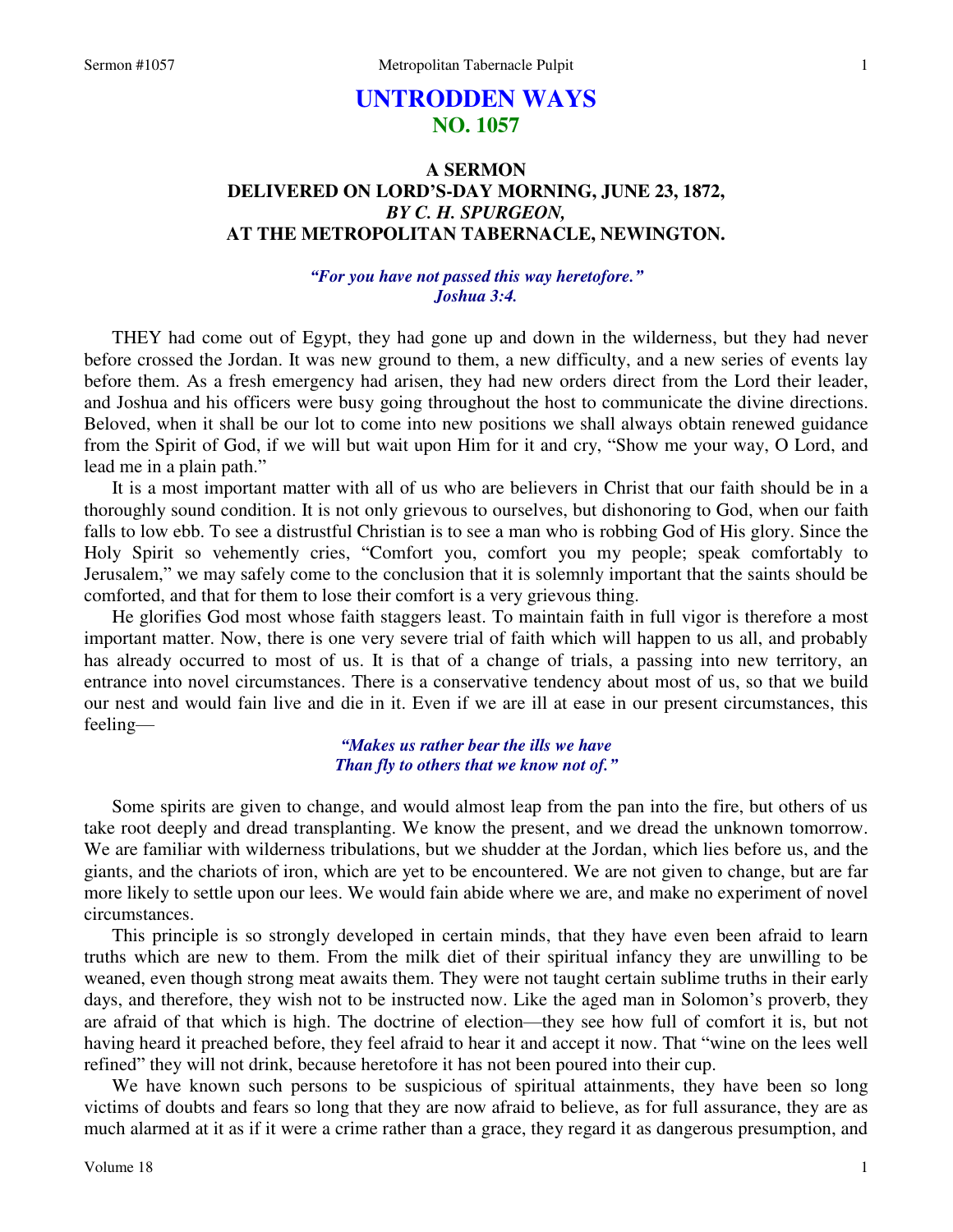put it far from them. Holy courage, brave reliance upon God, fervent zeal, confidence in prayer, unspeakable joy—these and such like blessings are to their timorous souls perilous things which had better be let alone. The high attainments which some of God's people have possessed of access to the throne of grace, of close communion with God, of insight into the secret of the Lord—these things our dear brethren have thought to be too good for them, too precious for present enjoyment, and they have even suspected that those who profess to enjoy them were likely to have been deceived, or were carried away by carnal excitement. Because they have not yet gathered the grapes of Eshcol they will not believe that such clusters exist, because they had not passed this way heretofore they doubt whether there is, indeed, a highway of holiness undisturbed by ravenous beasts.

The fear of that which is new is even more powerful when we are called to enter upon new labors. We become accustomed to our present service, which at first was difficult, continual exercise therein has made it easy to us, and therefore, when the Lord calls us to something else, we are afraid to venture. We feel as if we were quite competent for the work we are now doing, whereas we ought to know that even there, "Our sufficiency is of God," and we are not able even in that to do anything of ourselves, but we are afraid to sail upon seas which we have never navigated before, even though our unerring Pilot steers the ship in that direction. Like Jonah, we would sooner go to Tarshish than bear testimony for God in the streets of Nineveh, and like the man of God at Horeb, we complain that we stammer and are slow of speech, and we are ready to forego the honor of the Lord's service if we may escape its responsibilities. Ah, dear brethren, this is of the flesh, it is altogether contrary to the course of faith, yet how frequent a temptation it is with the people of God!

And, beloved, when this fear takes the shape of a foreboding of coming trial, it is even more common and crushing. We have sometimes to look forward to a period of sickness. Already it may be the disease has commenced to prey upon us, already consumption has weakened our strength by the way, or a more acutely painful disease is tearing at our vitals, and therefore we naturally expect that month after month our pain will greatly increase, and come to an alarming height. When death appears to be near, we persist in imagining that there is something terrible about departure out of this world unto the Father. Though tens of thousands of Christians have passed away with songs upon their lips, yet we are still afraid to ford the stream, though Jordan's banks have been made to ring ten thousand times with triumphant shouts, yet still we linger shivering there, and think it a dreadful thing to die. Forebodings, then, of pain, decay, and death, too often haunt us because we have not passed that way heretofore.

To many the fear of poverty is very bitter, they dread the infirmities of old age, they are dismayed in prospect of the desertion of friends, or the loss of beloved relatives in whom their heart is wrapped up. All these things, because as yet we are new to them, are apt to exercise an influence over our faith of the saddest kind. To help those who are so exercised shall be my aim this morning, hoping that the Lord may have sent by me comfort for His mourners, to make the faces of His afflicted to shine.

First, we shall utter certain words by way of *consolation,* then, others by way of *direction,* and lastly, a few more by way of exciting *expectation*.

**I.** First, let us consider thoughts suggestive of CONSOLATION. Let us turn first to the case of the children of Israel. They were certainly where they had never been heretofore. With the exception of Joshua and Caleb, none of them had even passed the Red Sea. They were a fresh generation, born in the wilderness, so that they had not the recollections of the Red Sea as a preparation for their present circumstances. They saw before them now a river which was full to the brim, owing to the melting of the snows of Lebanon, it was both deep and broad, how were they to cross it? They had no apparatus, there was not a boat in all their tents.

Suppose they did cross it, there was a walled city within view frowning upon them on the other side, and behind the walls were many powerful and ferocious enemies. Suppose they should conquer the men of Jericho, the whole land was full of cities equally strong, "walled up to heaven" they said, and therefore, apparently impregnable. Their case was one that might naturally excite a thousand fears, but faith drove all fears away. God sent them His consoling word at the time when their faith was about to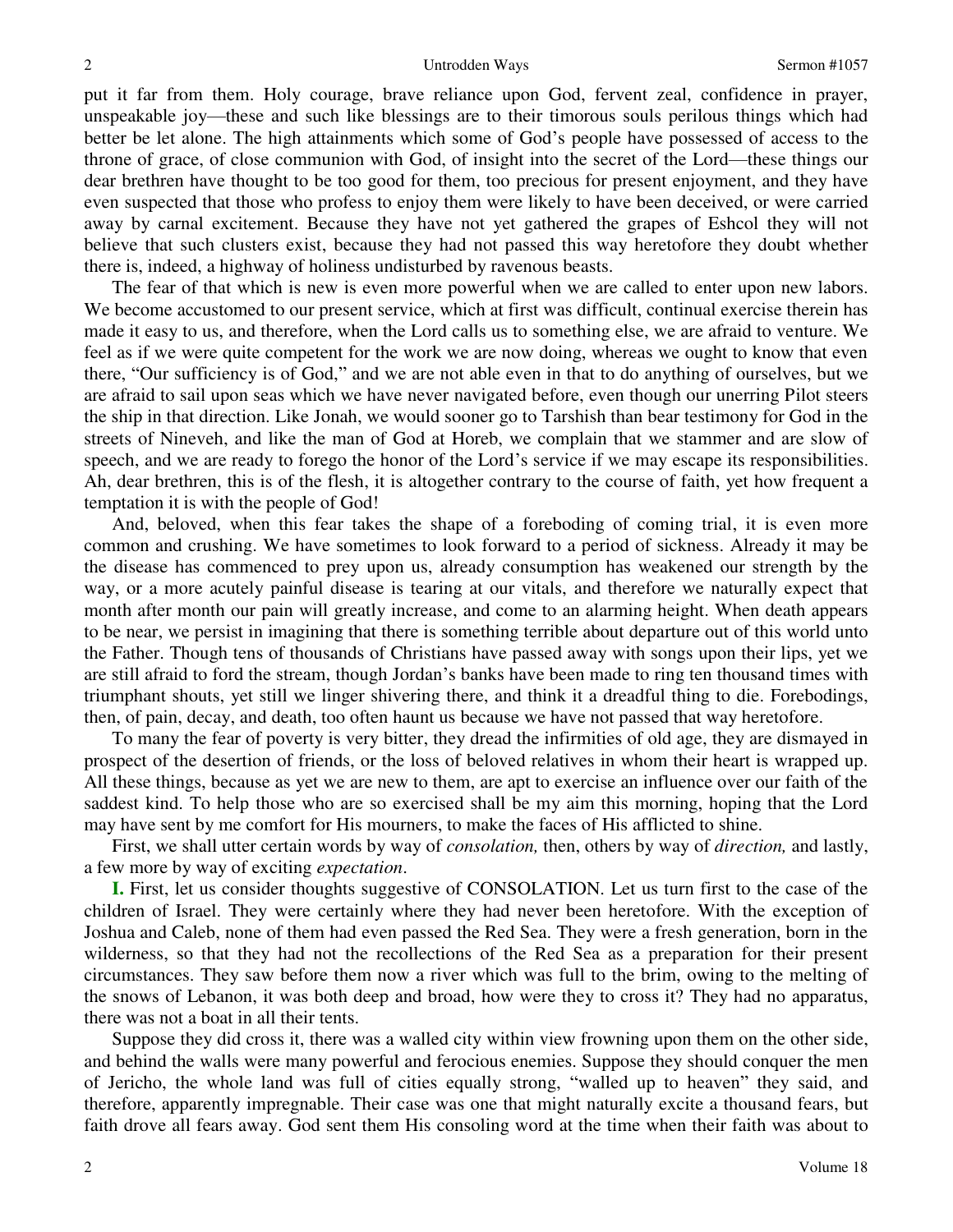#### Sermon #10507 Untrodden Ways

be tried, and sustained by its power, they did not show the slightest sign of wishing to turn back, but they advanced straight on at God's bidding, and the Lord came to their rescue by drying up the river, casting down the walls of Jericho, routing their adversaries, and ultimately giving them the whole of the land from Dan to Beersheba as their inheritance. Now, are you in such a case as that? Are you just now where you have never been before as to trials? Are the demands upon your strength more heavy than at any former period of your career? Is there now a tax upon your faith such as never exercised it before? Come, then, let us talk together, and may the words be words of comfort.

Remember, whether your way in providence be new or old, *it is not a way of your own appointing.* A higher power than yours has led you to your present place. The people of Israel could have said, "We moved from this place to that, and from that to the next, but we never went without being led on by the fiery cloudy pillar, and here we are just at the brink of Jordan, but we did not come here in a willful spirit, but we were guided here, JEHOVAH Himself went before us." Feeling this they felt secure, and we may unite with them. Surely the Lord cannot make mistakes, eternal wisdom cannot err.

Your path, my dear brother, and the path of all the saints, has ever been directed by the unerring skill of the great Father, and therefore it must be right. Providence cannot have placed us in a wrong position, it must be right for us to be just where we are, ay, though the armed men were binding us to cast us into Nebuchadnezzar's furnace, heated seven times hotter than before, we are in the right place if God has brought us there. He has never erred yet, either in guiding a star in its orbit, or in directing the chaff from the winnower's hand, and He cannot err in steering the course of one of His people. "Say you unto the righteous it shall be well with him," for "the steps of a good man are ordered by the LORD: and he delights in his way." "My times are in your hand."

Desperate, therefore, though your position may appear to the eye of fear, yet faith knows that God has put you in the best possible position for you to be in at this moment. If it were better, taking everything into account, for you to be in heaven today than where you are, you would be there. God will do the best possible thing for His people. If it were better for them that there should be no devil and no death, there should be neither devil nor death, but to heaven should they be caught up at once. Infinite, unspeakable, boundless love arranges all our pathway, and infinite wisdom joins in the decree.

Note, again, *your present pathway is new to you, but it is not new to your God.* Everything that happens today, or will happen tomorrow, is new to us, because we can only live in the present moment, and even though we endeavor to project ourselves a little forward, yet it is generally in a wrong fashion, so that we do not see the truth of coming events, seeing not, but only imagining that we see. But all things are present to the eye of God.

Tomorrow—there is no such thing with JEHOVAH! Yesterday—there is no such thing! Past, present, future—these are human words! "NOW" is God's word, and it comprehends all. He who should look upon a country from a star, taking a bird's-eye view, would have all parts equally before him, while he who traverses it with a slow step leaves a portion of the territory behind him, and another part is yet before him. So is it with man. Creeping like an insect from leaf to leaf he leaves something behind, and has something yet before, but God looking down upon all things at once, serenely fills His own eternal "Now," and sees our ages pass.

The peculiar troubles of today, which are exercising you, dear child of God, your heavenly Father was cognizant of ten thousand years ago, and nothing about them comes upon Him by surprise. The Lord has no emergencies, He is never at the end of His resources. O beloved, it makes my heart smile while I mention such a notion, it is a childish folly, indeed, to think that the infinite God who fills all, and sustains all, can ever meet with anything that to Him shall be hard. Rest, then, O fellow pilgrim, in this confidence, that the new road to you is an old road to God.

Moreover, there is one view of this thought which ought to be very encouraging to the sorrowful, namely, that He who is at your Father's side, the Man of love, the Crucified, has, in His practical sympathy with you, actually walked this pathway of yours. That God has seen it is consoling, but that Christ has trodden it is richest comfort!—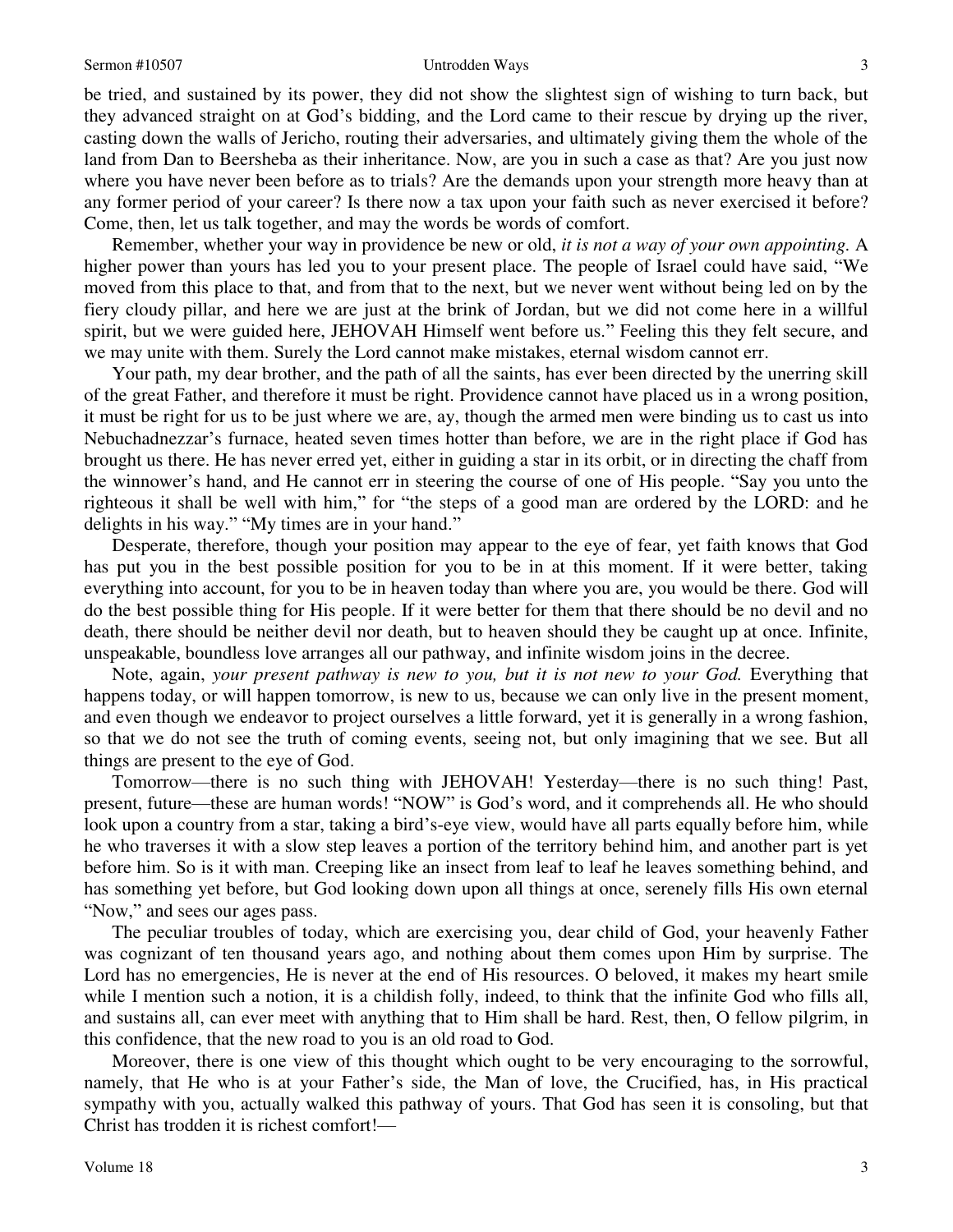### *"In every pang that rends the heart The Man of Sorrows bears His part."*

 You may see all along the way the blood-stained footsteps of Him who gave His feet to the nails. Right down to Jordan's brink, and through the flood, and up the hither shore, there are the marks of the goings of Him who loved the sons of men and bore their sorrows in His own person for their sakes. Courage, my brethren, where Jesus has been we may go. He leads us through no darker places than He went through before, and His having gone through them has sown them with light. We thought them novel places of trial, but they are no longer so since our covenant head has traversed them.

 Remember, also, *the trials which seem new to us are not new to God's people.* Joshua said to the tribes, "You have not passed this way heretofore," but their forefathers had gone through the Red Sea, which was much the same thing, and perhaps on a greater scale still. Do not, therefore, say or imagine that your woes are peculiar. Others have suffered as much as you are enduring. Ask your fathers, the elders of the Christian church, whether these griefs of yours are new, and they will smile and tell you that they have done business on the same deep waters, and that the waves and billows which go over you have also covered their heads. Dream not that a strange thing has happened unto you. If it be strange to you it is only to you strange, for the rest of God's saints have suffered the same.

But suppose our position should be new, the labor new, the affliction new, *it is no sort of reason why it should be any more dangerous.* It is folly to be alarmed at new things because they are new. There may be less danger, my dear brother, after all, in the trial you dread than in that which you are bearing today. You dread poverty, do you? It is an evil, but it may not be such an evil as that which at this present moment bows your spirit down. Care to keep abundance is more gnawing to the heart than the scantiness of penury. Poverty in the experience of God's people has proved to be an evil in the midst of which men are capable of great rejoicing. You tremble at approaching sickness. But peradventure there will come with the sickness such joy unspeakable to your soul, that the spiritual joy will far outweigh the increased bodily infirmity. It is clear, then, that a change is not always for the worse, and altered circumstances do not necessarily involve more burdens. Your trial is new, but not therefore the more perilous. Go on, and be not alarmed.

And suppose that being new, it were dangerous, one thing is very clear, namely, *that fear will not diminish the danger.* To fret, and worry, and mistrust, will that prepare you for what is coming? Will it help you to lie on the sick bed and be patient, if you now begin to fret because you are going to be bedridden? Will it aid you to die to begin this day to "Feel a thousand deaths in fearing one?" No, brother, if the worst comes to the worst, nothing can sharpen your sword so well for battle as faith in the everliving God. What if I must weep tomorrow, yet will I sing today, and perhaps my song will gather such force, that some of its stanzas will overleap to tomorrow, and I may sweeten my sighs with my psalms. While we may, let us rejoice in the Lord, and not begin to exercise ourselves about unborn troubles.

I saw in the monastery of the monks of La Trappe a few days ago, a grave which they had dug in their garden, not that any one of them was dead, but it was a profitable and amusing exercise to take a turn at digging the grave of some friend who might die. A happy family, truly, in which the brothers have a grave in readiness for the next who shall depart. I would like to have filled the hole up at once, for surely it is time enough to dig graves when our friends are dead, and even so it is time enough to prepare for troubles when troubles come. "Sufficient unto the day is the evil thereof" is the voice of inspiration. Let us not import from tomorrow the miseries which God has mercifully screened us from today.

Further considerations may also console us. *Hitherto and up to this moment we have found our God to be faithful to us.* These present crosses which are now upon our shoulders, we say we would rather always bear them than have new crosses, but is this wise? Do you not recollect when these very crosses were themselves new? They fit our shoulders now, somehow or other we have adapted our back to the burden, or God has adapted the burden to the back, and we do not like changing the load, though a few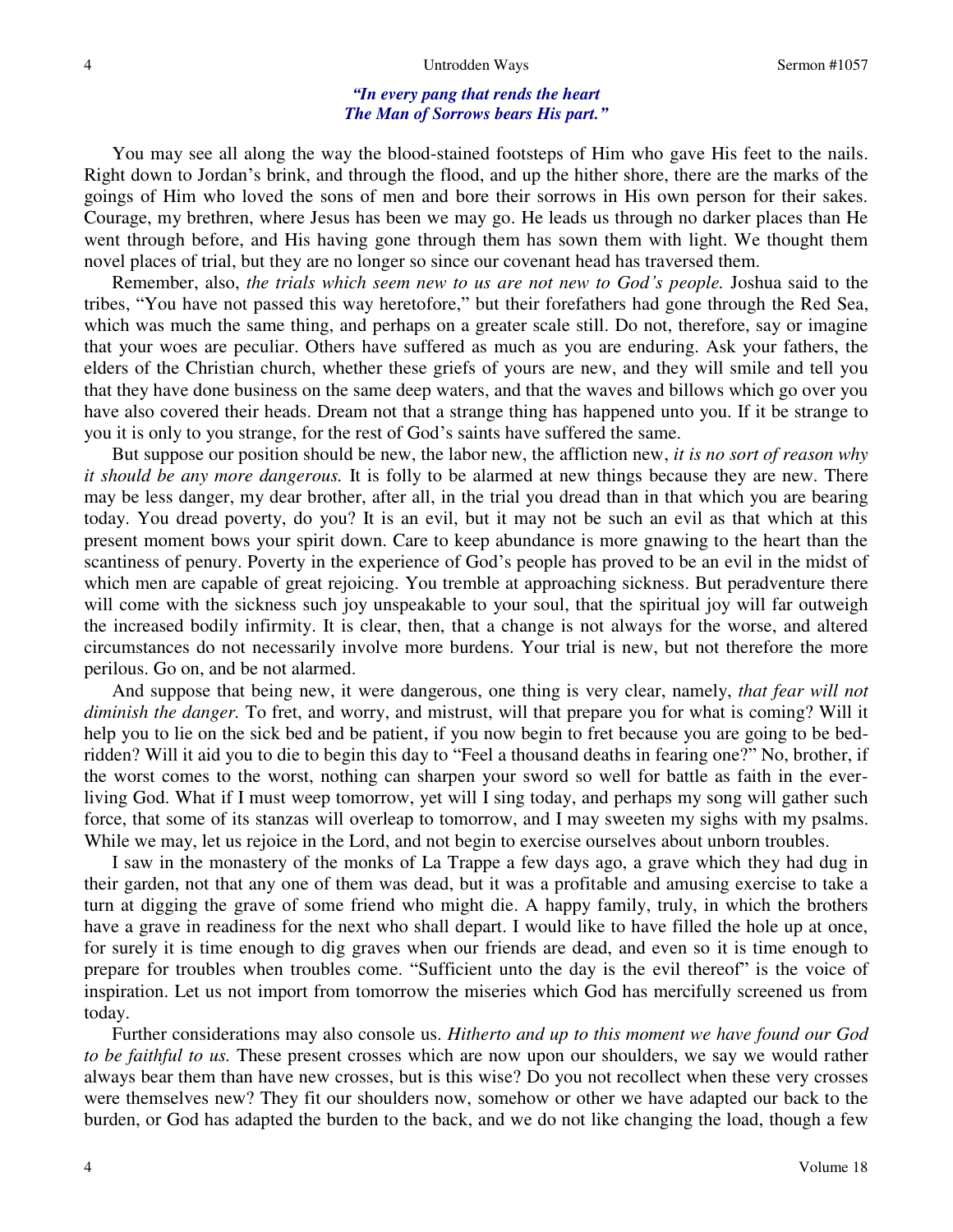5

years ago we were just as reluctant to bear it. Our present crosses were new once, and God gave us strength to carry them. Today's grief will only be new for today and for a little time to come, it will soon grow old if we live long enough, and we shall become as used to the new trial as to the old.

As today we have learned to wing our way joyously under the broiling sun of summer, so by and by we shall sit upon the bare bough in the desolate winter and cheerfully sing of the coming of spring. Press on, press on, you warriors of the cross, the new foes shall be as the old. The novelty of sorrow is but of the hour, the hour will wear it out as it wears out itself, and we shall receive strength to bear up under all.

Moreover, beloved friends, should we become distrustful while passing by a way which we have never trodden before, if we recollected *that progress implies a change of difficulties and trials?* Who wants to be like a blind horse going round a mill forever and ever, feeling the lash of the same whip at the same place, and dragging the same machinery round without advancing? No, let us advance. And what if in going on we meet with sterner trials? then so let it be, for we shall receive richer grace. Towards the heaven of God we vehemently desire to make progress by His grace. The trials of manhood are not at all the same as those of a child. There are diseases of childhood from which we are quite free when we come to manhood, and there are difficulties and trials both of the body and of the mind which will come upon us in riper years which children know not, yet we are very glad to get out of childhood and into manhood. When a stroke means knighthood no one wishes to avoid it, and if trial brings higher degrees of grace who desires to shirk it?

Perhaps I would weary you were I to continue much longer in this strain, but let me remind you that if there come new trials; *they generally end the old ones.* It is quite certain that if we are troubled with a west wind, if a rough east wind should blow, we shall not be troubled with the west wind any longer. Heat and cold will not both torment us at the same moment. When the children of Israel were in the desert they had one set of trials, there was the hot sand beneath their feet, and the Amalekites pursuing them and attacking them, and therefore, at any rate whatever there might be in Canaan, they would be out of the desert and away from desert inconveniences.

If they had the Gergashites to fight with there would be no Amalekites. So there is something of gain to be set over against any possible loss. Let every child of God recollect that. When the Lord calls us to a change of position, and brings out a new burden, He removes the older load. We shall not tomorrow be pressed with the weight of today. I do not know what my trials may be seven years from now, but I do know that the trials of the month of June, 1872, will not then disturb me. When we bow beneath the infirmities of age, we may rest assured that we shall not be annoyed by the temptations of boyhood, nor molested by the vexations of middle life. In advancing, there are prospects of gain as well as of loss.

Moreover, although we have not passed this way heretofore, *the path runs in the right direction.* The children of Israel had their faces set towards the Promised Land. If they had been called to cross a Jordan which led them into the bondage of Egypt, there would have been something to distress them, but they were traveling to the land of brooks and rivers, which flowed with milk and honey. Men of faith among them would say one to another, "We pitched our tent each night all through the wilderness a day's march nearer to our rest, and now there is only one more day between us and the land of promise, therefore let us not fear." How brave they must have felt when Canaan was just in view. Courage, brothers and sisters! The way may be rough to us, but it is the King's highway, leading to the New Jerusalem—

> *"Yet the dear path to Thine abode Lies through this horrid land, Lord, we would keep the heavenly road, And run at Thy command. Our souls shall tread the desert through With undiverted feet, And faith and flaming zeal subdue The terrors that we meet.*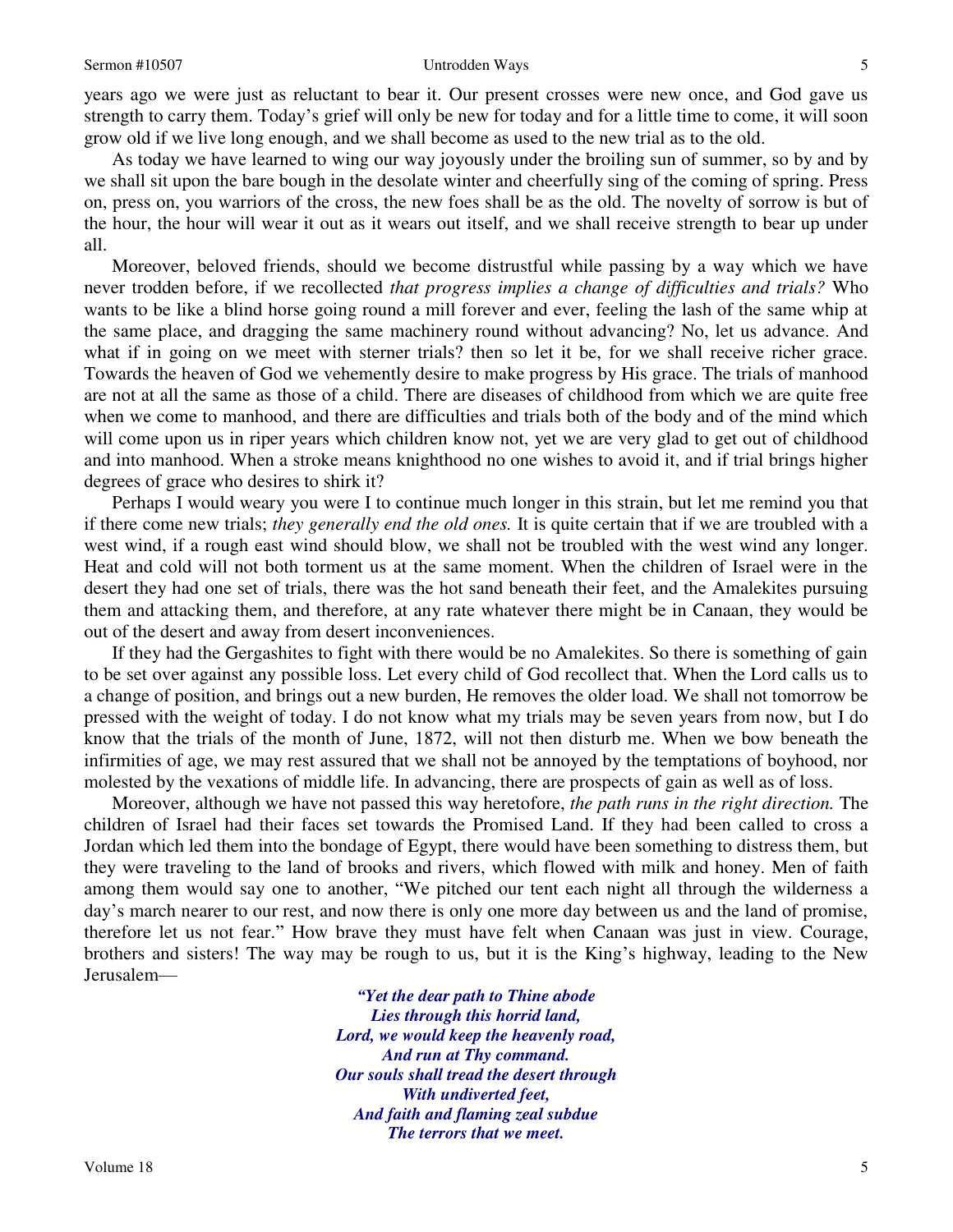*Our journey is a thorny maze, But we march upward still; Forget the troubles of the way, And reach at Zion's hill."*

**II.** In the second place a few sentences of DIRECTION.

Wherewithal shall a man be guided when he comes to a way which he has not passed heretofore? When our way is devoid of familiar footprints, what shall we do?

The first direction is this, *be most concerned to hear the word of the Lord and obey it.* Notice that this chapter seems taken up with, "The LORD said unto Joshua," and "Joshua said unto the people of Israel." It must have struck you in reading it that it is full of commands. The only details are the taking up of the stones of memorial, heaping them on the shore, and the setting up of other stones in the Jordan, otherwise, all the verses are repeated commands from the Lord, and the record of the nation's obedience thereto, from which we may gather that in time of trouble our chief inquiry ought not to be—"How should we get through this?" but "What is our duty while we are in it?" "How would God have us act under these circumstances?" Depend upon it there is no temptation more perilous than that of supposing that self-preservation screens us from duty, and that obedience may be suspended while we provide for ourselves. Remember the words of the hymn—

### *"'Tis mine to obey; 'tis His to provide."*

 Would you take the Lord's work into your own hands? You cannot do it. Attend to your own. If you were at this very moment in the worst trouble that ever befell a son of Adam, I do not believe wiser advice could be given to you than this, "Trust in the LORD and do good, so shall you dwell in the land, and verily you shall be fed." Be it yours to hear what God the Lord shall speak, and to do what He bids you, all will come right then. The chief point in every dilemma is to wait till you hear the Master's voice.

The next direction is, *distinctly recognize the presence of the covenant God of Israel with you*. The ark which went before the people, had three-fourths of a mile of distance between it and the people, in order that they might see it, because had they been nearer to it the front rank might have seen it, but the rest would not, but now there was a space put between it and the people that they all might see it before them as they went on their march. We never travel so sweetly over the rough ways of this life as when we see that God, the living God, the God of the covenant, the God of the mercy seat, the God of our Lord and Savior Jesus Christ, the God of the reconciliation by blood, is with us, and fulfilling His promise, "I will never leave you nor forsake you." Is God with us? What more do we want?

Omniscience, omnipotence, and infinite love, are all these leading the van? Then we will not fear to follow, though it were into Hades itself, for if JEHOVAH led the way His saints would be safe even there. Treasure up that direction. Do not think so much of the presence of friends in trouble as the presence of God in trouble. "Fear not"—what is the next word?—"I am with you: be not dismayed." what is the next sentence? "I am your God." The richest consolation you can have is that which is derived from the presence of the Lord God of the covenant.

Note the third direction. *Dismiss from your soul the anxiety which arises from the idea that you are the keeper of the divine life within your soul.* "Strange direction," you say. Yes, but let me explain it. When the children of Israel marched through the wilderness some tribes were before and some were behind the ark, as if they were guarding it, but on this occasion the ark went far ahead of them, as though God had said, "You, My people, are no protection to Me; I guard you." Now in the time of danger the priests who carry the ark advance into the very teeth of the enemy, and into the bed of the Jordan, and there they stand, as though the eternal God threw down the gauntlet to all the hosts of Canaan and said, "Come and contest it with Me if you can. I have left My people behind, I alone will meet you, I have come up alone, unattended, and I defy you all."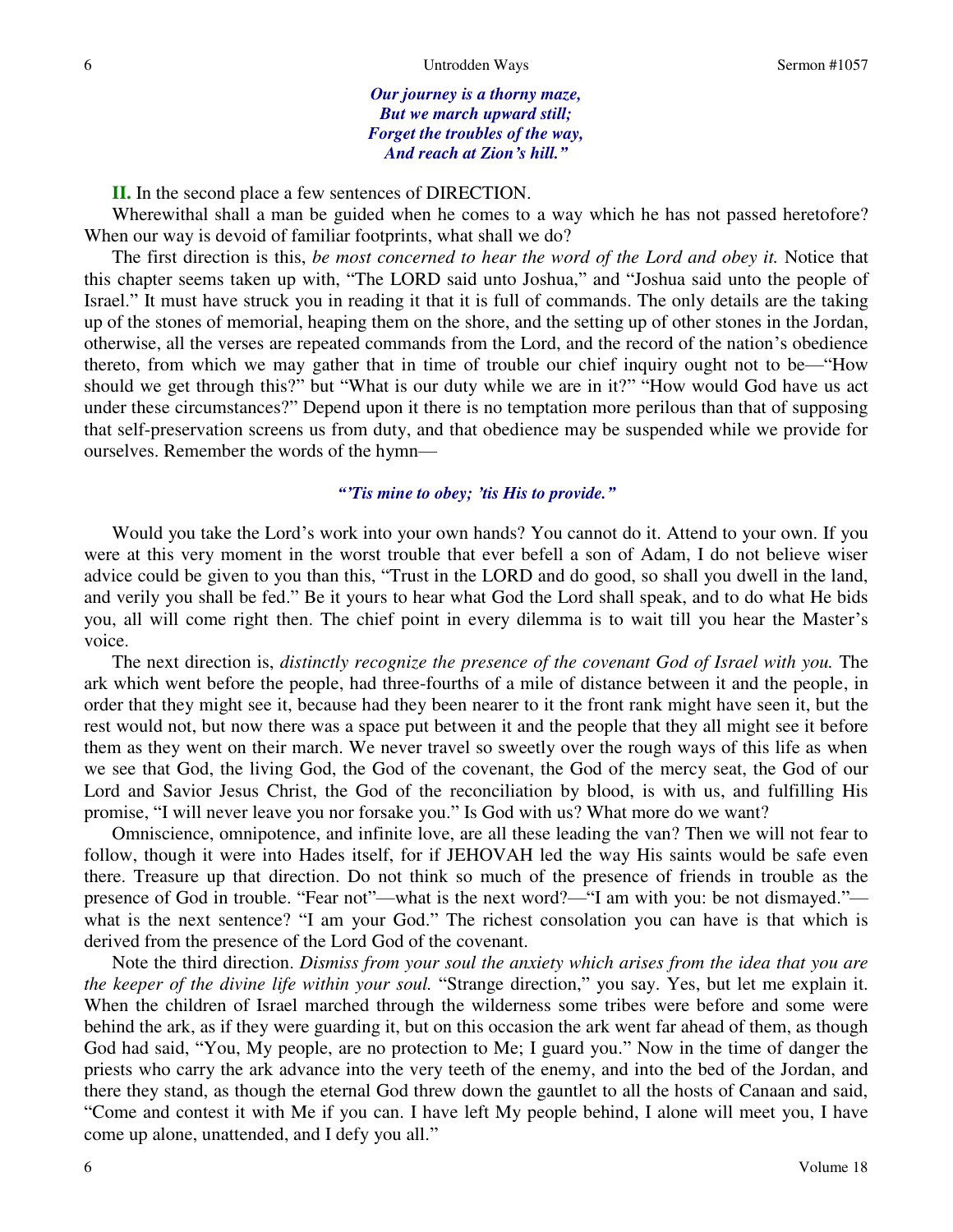#### Sermon #10507 Untrodden Ways

It will often happen that in the time of trouble our worst fear is this, "I am so afraid that I will not be able to preserve the grace of God in my heart." Get rid of that, dear brother, for the right question is not will you preserve the grace of God? but will the grace of God preserve you? Man, be assured of this, that God's grace will take care of him upon whom it lights. There may be a sense in which we are to preserve the divine life, for there is a watchfulness which each man must render to his own soul, but far higher, and above that, is the truth that the Lord is our keeper, the Lord is our shield upon our right hand. The Lord himself will go before you; he shall cover you with his feathers, and under his wings shall you trust, and instead of saying in such a trial, "Shall I be able to keep the grace I have?" rather say, "I have received the grace of God, and it will sustain me, and make me more than conqueror."

As further directions let me briefly say, beloved, if you are now about to enter into a great trouble, *do not hurry;* make no rash haste. We often, when we are afraid of a thing, dash into it like a moth dazzled by the candle's flame. We become so disturbed in our minds that we do not act wisely and prudently, but fall into that haste which brings no good speed. The children of Israel did not rush pellmell to Jordan to swim across, but they waited while the priests went on before, and tarried till the ark stood still in the midst of Jordan. Everything was done deliberately. Ask grace to do the same. Be calm. If the grace of God does not make us calm in the time of peril and suffering, we have some reason to question whether it is healthily operating upon our spirits at all.

But next, while you do not hurry, *do not hesitate.* Not one man of all the tribes said, "I must wait and see others cross, and know whether the road is really open." At the moment the trumpets sounded the advance they all went on, asking no questions. A brave man that first priest must have been who went right up to the brink of Jordan and put down his foot. It must have been a noble sight to see the water suddenly roll right away in curling waves till it made a great wall of sparkling crystal up towards the right. He was a brave man who stepped there first and passed along the novel way which God had newly fashioned. His was the first foot which had trodden the bottom of that ancient river, the river Jordan. Be brave, also, my dear brother, and go straight on, though it were a river of fire instead of water. If JEHOVAH bids you the way is right, hesitate not.

There is one direction which we must not omit, because it is put by itself for special observance—it is this, *"sanctify yourselves."* Whenever we are in new trials a voice speaks out of them, saying, "Sanctify yourselves." I suppose the Israelites washed themselves with water and practiced the ceremonial rights which made them clean, so the child of God should come afresh in time of trouble to the precious blood of Christ. He should also ask for grace that he may purge out the old leaven. Our trials are not punishments, for all the punishment of sin was laid on Christ, and God will not punish us for whom Jesus was a substitute, but they are sent as paternal chastisements, and also as loving hints and indications to us that there is something in us to be put away.

What is the voice of your present trial, beloved? What is the voice of the trial that you are dreading? I cannot interpret its special note, but I know that its general meaning is this, "Sanctify yourselves." Do we expect soon to be laid aside from active service? Then let us work for Jesus while we can. Do we reckon upon a speedy death? Then let us with both hands serve the Master in the vineyard while life remains in us. May we be more than ever set apart unto God. If we expect poverty or desertion of men, we may feel that the Lord is weaning us from the poor dainties of earth, that He may fill us with the ineffable delights of heaven. "Sanctify yourselves." That is the voice of God to every man who is led by a way which he has not passed heretofore.

**III.** Lastly, a few sentences by way of exciting EXPECTATION.

Before us rolls this river, full to its brim. Beyond the river, contention and strife await us, let us lift up our hearts to God and trust Him, and what shall then happen? Why, first, *we shall discern the presence of the living God.* Did you notice in this chapter how Joshua puts it in the tenth verse? "Hereby shall you know that the living God is among you." The men of this world have no living God. They will hardly endure the name of God, they talk of *nature,* the forces of nature, the laws of nature, and so on. They have banished the Lord from their philosophy.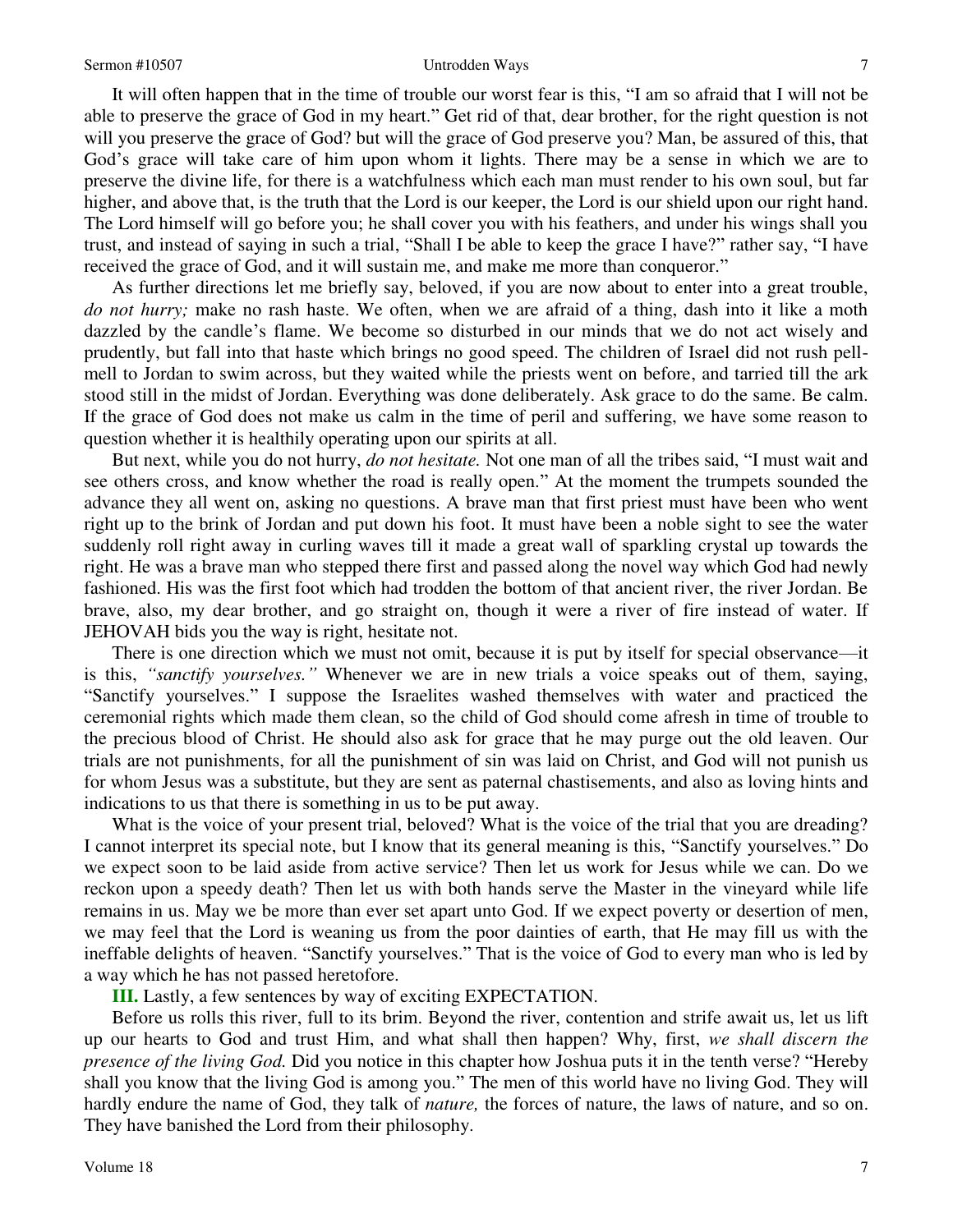I am afraid there are some professing Christians with whom things go so smoothly, that they seldom recognize the hand of the living God. Now, O tried believer, that you are coming into a new trouble, shall you know that there is a God, a God who acts, a God who interposes for His people, and actually works for them. We have not a God who will hear and then refuse to put out His hand to help us, who will look upon us, but will not come to our succor. You might have continued in your present circumstances without discovering what you know now, namely, that the Lord whom you serve will deliver you with a high hand and with an outstretched arm. Anything which gives us an opportunity to see our God is worth having. Even the light of the fiery furnace, if no other light can reveal that fourth who is like the Son of God, is a precious light. It is worth while treading the blazing coals to have a visit and a sight of that mysterious but beloved personage. Thank God that trouble is coming, for now, as through a glass, shall you behold the glory of the Lord.

What next will happen? Why, in all probability *the difficulty in your way will cease to be;* for while the children of Israel saw the living God, they also saw a totally new and wonderful phenomenon. The Red Sea, it is true, had been dried up, but that generation had not seen it. It was a new thing to them when the river Jordan was made dry for them to march through it.

I have seen in my short life some very singular and remarkable things, but I cannot now narrate them. I have often heard persons say, in reading *"Huntington's Bank of Faith,"* that it was a Bank of Nonsense. I do not believe it. I think there is much in that, that any Christian man could have written, and I believe that if many of us were to detail our experiences, they would be quite as wonderful, and that others would say of them, "We cannot receive it, there must be some coloring about it," and the writings of novelists are not one half as interesting as the actual lives of Christians would be, if they were written out at length. God does interfere in ways which could not have been prognosticated by those who best understand the science of probabilities. You do not know what is going to happen, a trouble is coming, it will come, but there will come with it a mercy which will swallow it up. "The flood," say you, "the flood is before me, it overflows its banks." It is there and yet it is not there, for lo, when you shall come to it, it shall have disappeared—

> *"Ye fearful saints, fresh courage take, The clouds ye so much dread Are big with mercy, and shall break In blessings on your head."*

It has been well up till now, it shall be well to the end. You have not a changing God to deal with, remember that. Shall the God of our childhood, who nursed us when we could not help ourselves, leave us when we come to second childhood? God forbid. Shall He who loved us before the world was leave us when we come into peril? It cannot be. "Can a woman forget her sucking child that she should not have compassion on the son of her womb? Yea, they may forget, yet will I not forget you." Rest assured of this that God has resources you have never dreamed of and difficulties shall only put you into a position to see new displays of JEHOVAH'S power and grace. God flings down the challenge every day to Satan and to sin, and says, "Here is My child; I put him in a new position today; see if you can overcome him now." Tomorrow God will issue the same challenge, and so on to the end.

Perhaps this new trouble has come because Satan has said, "Put forth now Your hand and touch his bone, and his flesh, and he will curse You to Your face," But God is saying, "Try him, try him," only with this view, that He may get glory by causing our weakness to overcome all the strength of hell through grace divine.

Is this all that we have to expect? No, beloved, we shall see such deliverances that *we shall be prepared for future trials.* Observe this, Joshua said, "Hereby you shall know that the living God is among you, and that He will without fail drive out from before you the Canaanites and the Hittites." Sometimes a trouble when we are marvelously brought through it, becomes a kind of stock-in-trade for